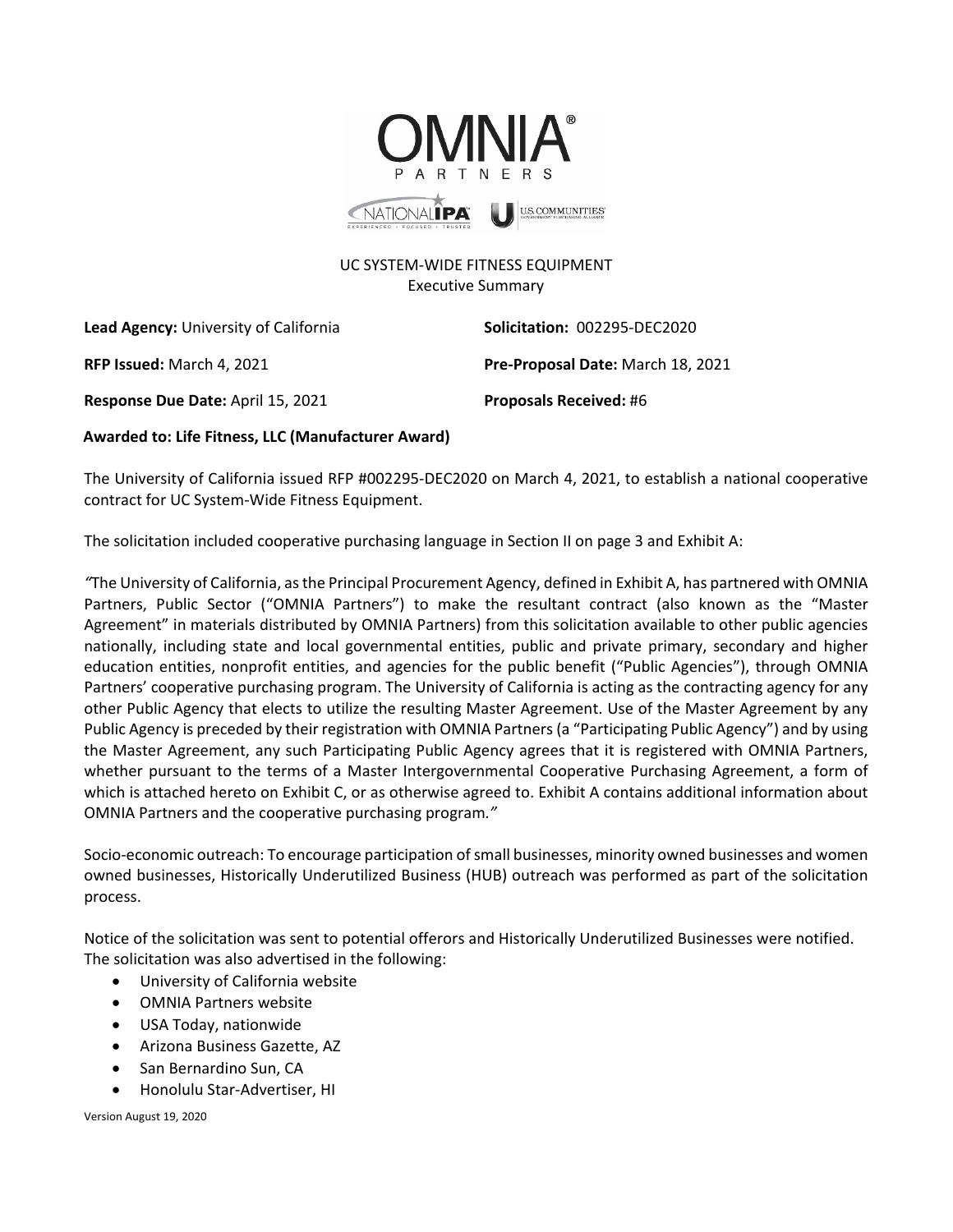- The Advocate New Orleans, LA
- New Jersey Herald, NJ
- Times Union, NY
- Daily Journal of Commerce, OR
- The State, SC
- South Carolina website/newsletter (get from Chris White)
- Houston Community Newspapers, Cy Creek Mirror, TX
- Deseret News, UT
- Richmond Times, VA
- Seattle Daily Journal of Commerce, WA
- Helena Independent Record, MT
- Kennebec Journal, ME

On April 15, 2021 proposals were received from the following offerors:

- American Barbell, LLC
- BeaverFit North America LLC
- Fitness and Exercise Solutions LLC
- Freemotion Fitness
- Life Fitness, LLC
- Marpo Kinetics, Inc.

The proposals were evaluated by an evaluation committee. Using the evaluation criteria established in the RFP, the committee elected to enter into negotiations with Life Fitness, LLC proceeding with contract award upon successful completion of negotiations.

Geographic Preferences: No geographic preferences were included in the evaluation of the responses.

The University of California, OMNIA Partners, and Life Fitness, LLC successfully negotiated a contract, and The University of California executed the agreement with a contract effective date of October 10, 2021.

Diversity: The policy of Life Fitness and its divisions is to employ qualified persons of the greatest ability without distribution against any employee or applicant for employment because of race, color, se, physical or mental disability, national origin, age, transgendered, sexual orientation, status as a protected veteran, or any other protected group status and, further, to take equal opportunity steps to employ and advance in employment qualified minorities, women, persons with disabilities, or protected 1veterans. Additionally, Life Fitness has established Affirmative Actions Plans and makes every effort that all small and local businesses have an equitable opportunity.

Life Fitness has equipment divisions that focus on a variety of needs which include cardiovascular, strength training, group training and functional training. Sci Fit specializes in rehab, active ageing, and the disabled. Cybex focuses on medical wellness. Hammer Strength, a performance division, focuses on athletics and training. The contract includes but is not limited to the following fitness equipment: Cardio, group exercise, SciFit, Insignia, Signature B&R, Signature PL, Cable Motion, Multi-Jungles, Hammer Outdoor Box, Hammer Select, Hammer MTS, Axiom/Optima, Synrgy Core, Hammer PL/GB, Hammer Racks/Rigs, Wood Platforms, Rubber Platforms, Hammer B&R, Strength Accessories, LF Studio Collection, LF Accessories, Cybex Cardio, Cybex Strength, Billiards, and Digital Coach.